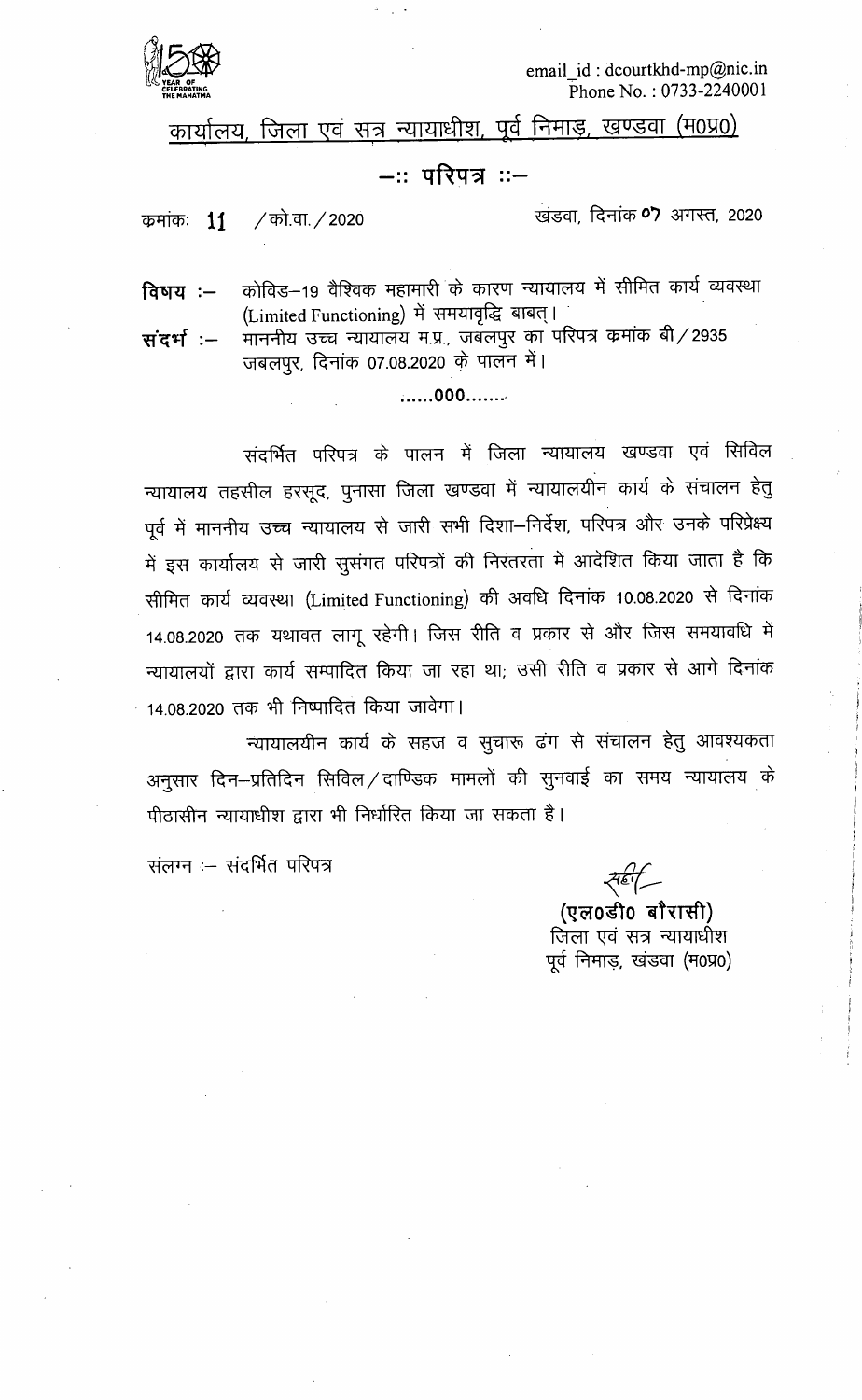पृष्ठां.क0 (०% / को.वा. / 2020

खंडवा दिनांक 07-अगस्त, 2020

प्रतिलिपि :—

- विशेष न्यायाधीश/परिवार न्यायालय/प्रथम, द्वितीय, तृतीय, चतुर्थ अपर  $1 -$ जिला एवं सत्र न्यायाधीश, प्रथम / द्वितीय / तृतीय / षष्ठम् सिर्विल जज वर्ग $-$ 1 खण्डवा $/$ हरसूद $/$ पुनासा, प्रथम $/$ द्वितीय $/$ तृतीय $\dot{/}$ चतुर्थ सिविल जज वर्ग-2, खण्डवा एवं समस्त प्रशिक्षु न्यायाधीशगण की ओर सूचनार्थ एवं पालनार्थ।
- कलेक्टर, जिला खण्डवा,  $2-$
- पुलिस अधीक्षक जिला खंडवा,  $3-$
- अध्यक्ष, कम्प्यूटर समिति / समस्त अनुभाग प्रभारी जिला न्यायालय  $4-$ खंडवा/सिविल न्यायालय तहसील हरसूद/पुनासा,
- अध्यक्ष, अभिभाषक संघ, खण्डवा / हरसूद / पुनासा,  $5-$
- प्रस्तुतकार, जिला न्यायालय, खण्डवा।  $6-$
- सिस्टम ऑफिसर सर्वर रूम खंडवा / सिस्टम असिस्टेंट,  $7-$
- प्रशासनिक / उप–प्रशासनिक अधिकारी / समस्त कर्मचारीगण जिला  $8-$ न्यायालय खण्डवा / सिविल न्यायालय हरसूद / पुनासा, की ओर सूचनार्थ एवं पालनार्थ प्रेषित।

संलग्न :- संदर्भित परिपत्र

जिला एवं <del>र्ण</del>त्र न्यायाधीश 0-पूर्व निमाड, खंडवा (म0प्र0)